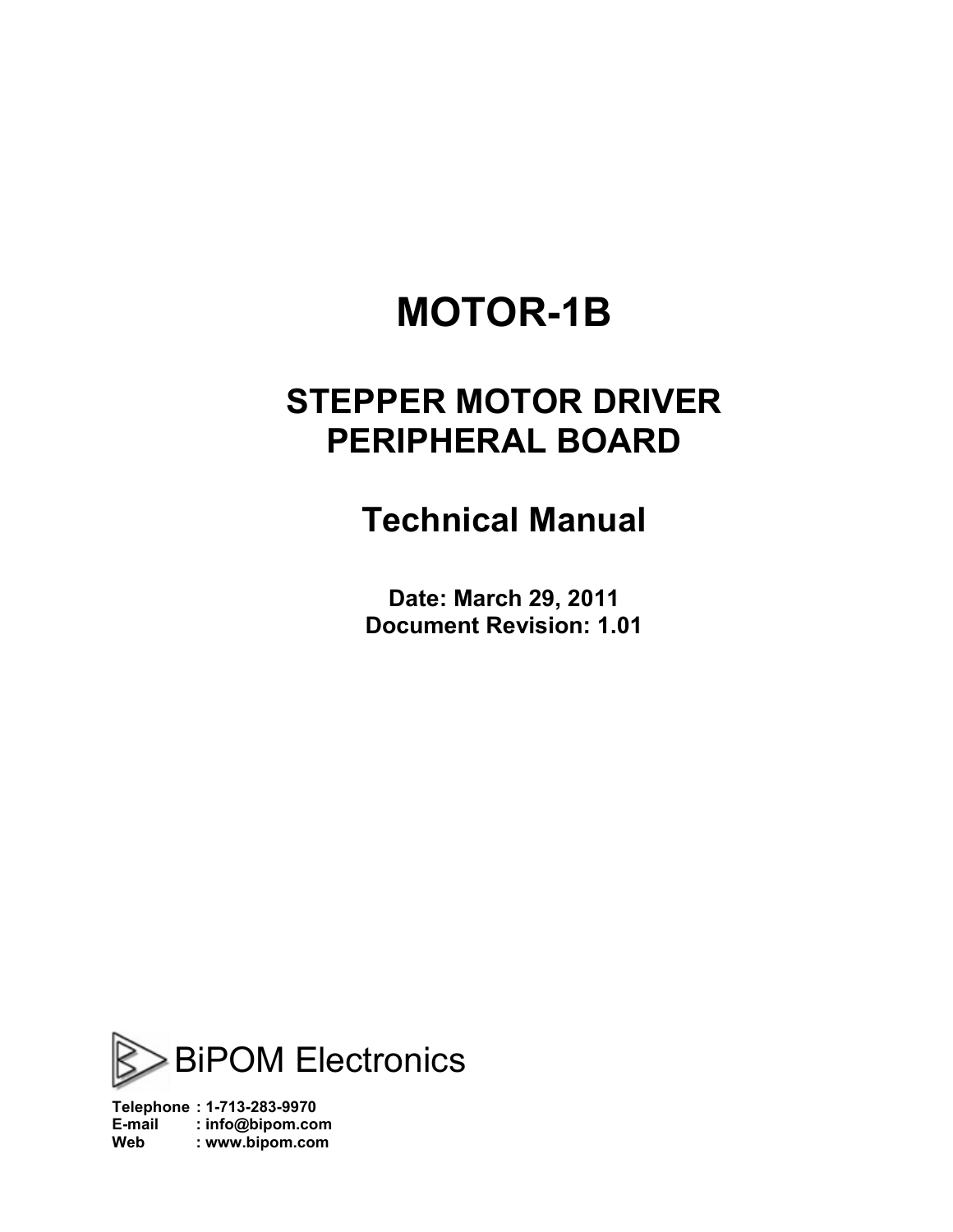© 2011 by BiPOM Electronics. All rights reserved.

MOTOR-1B Technical Manual. No part of this work may be reproduced in any manner without written permission of BiPOM Electronics.

All trademarked names in this manual are the property of respective owners.

#### **WARRANTY:**

BiPOM Electronics warrants MOTOR-1B for a period of 1 year. If the board becomes defective during this period, BiPOM will at its option, replace or repair the board. This warranty is voided if the product is subjected to physical abuse or operated outside stated electrical limits. BiPOM Electronics will not be responsible for damage to any external devices connected to MOTOR-1B. BiPOM Electronics disclaims all warranties express or implied warranties of merchantability and fitness for a particular purpose. In no event shall BiPOM Electronics be liable for any indirect, special, incidental or consequential damages in connection with or arising from the use of this product. BiPOM Electronics' liability is limited to the purchase price of this product.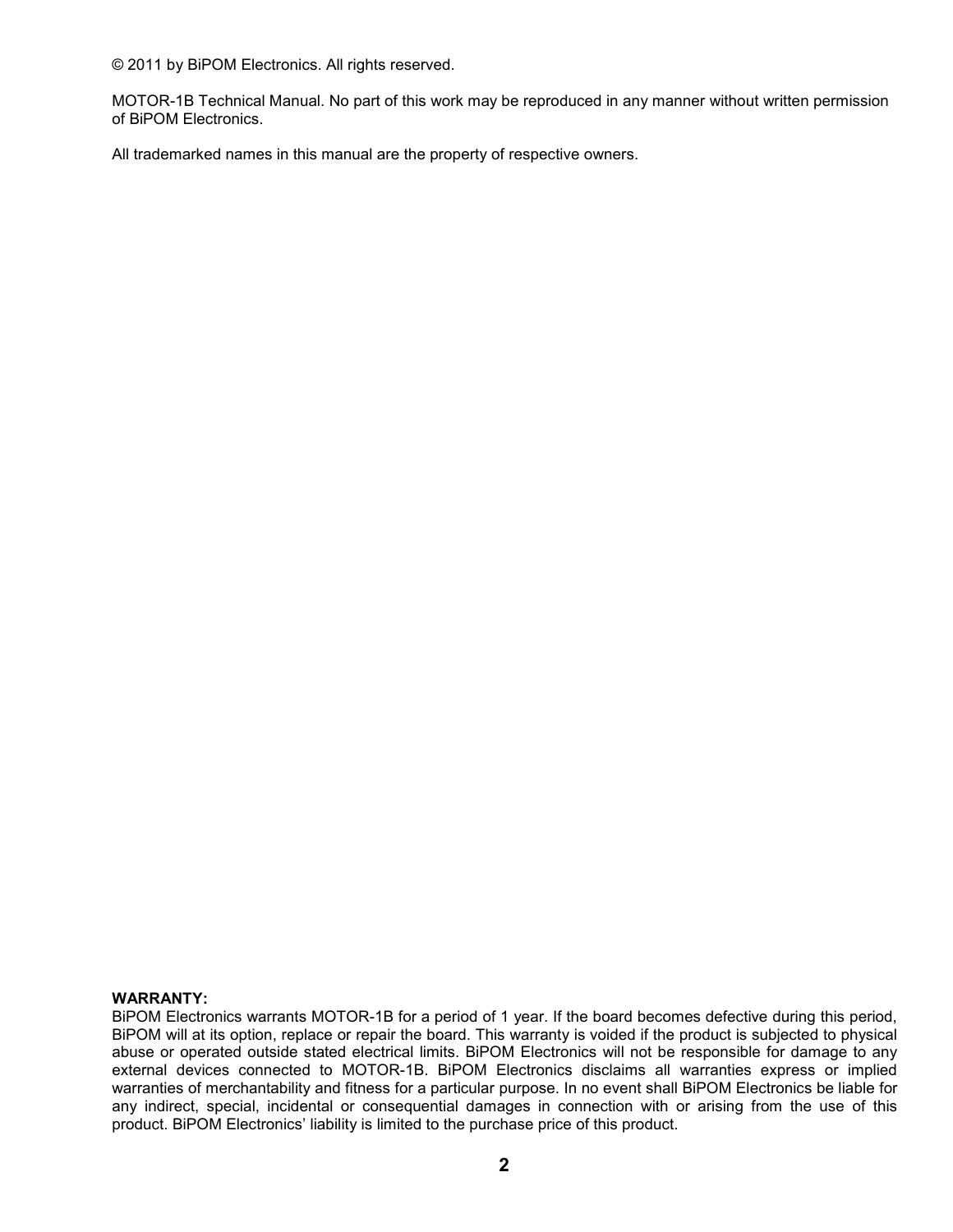**TABLE OF CONTENTS** 

| 1. OVERVIEW                                   | 4  |
|-----------------------------------------------|----|
| <b>2. SPECIFICATIONS</b>                      | 4  |
| <b>3. EXPANSION BUS</b>                       | 5  |
| <b>4. OPERATING MODES</b>                     | 6  |
| 5. MOTOR AND EXTERNAL POWER SUPPLY CONNECTION | 8  |
| <b>6. BOARD LAYOUT</b>                        | 9  |
| <b>7. SCHEMATICS</b>                          | 10 |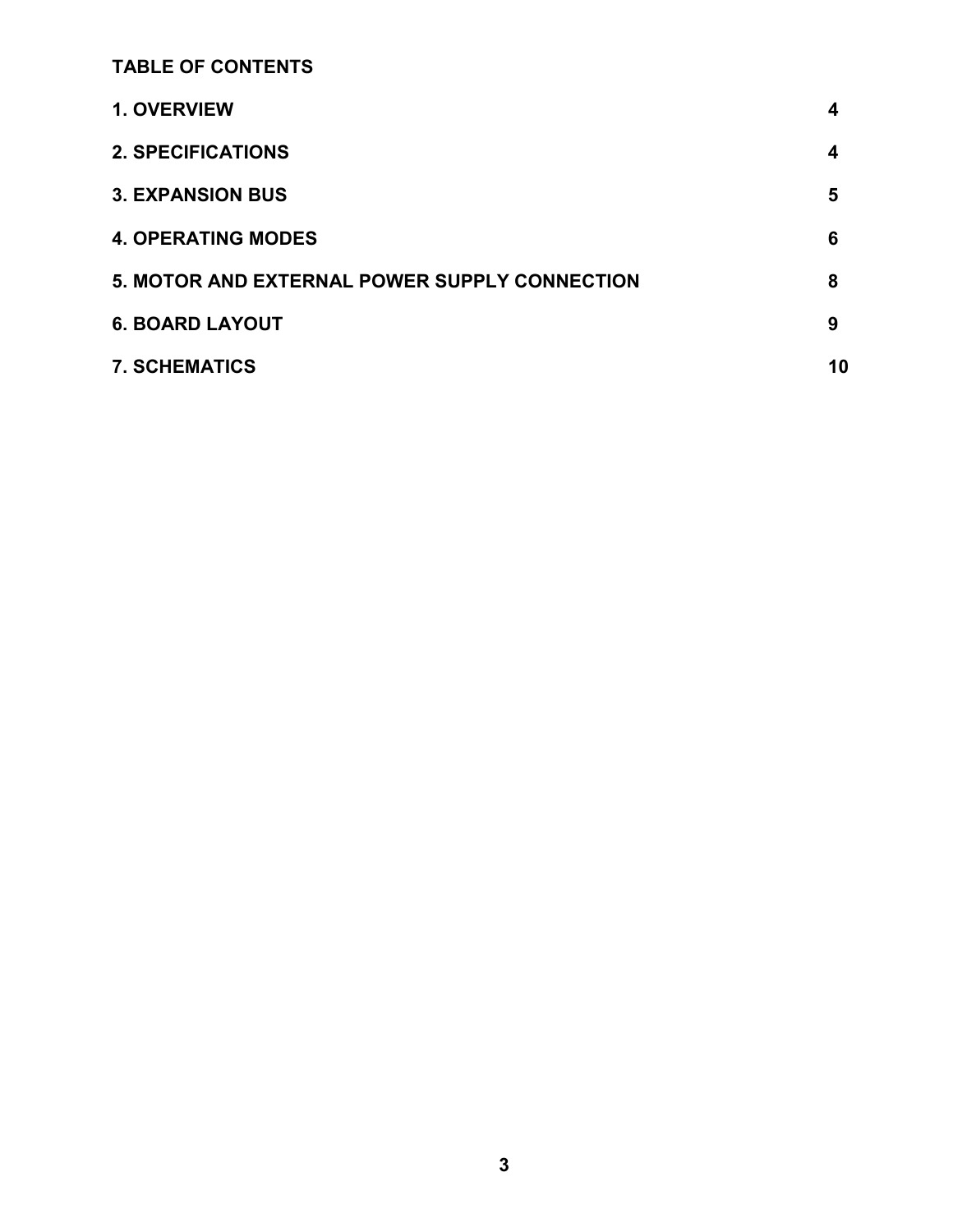### **1. Overview**

MOTOR-1B is a stepper motor peripheral board for the MINI-MAX series of micro-controller boards. It offers complete control and drive for bipolar stepper motors in full, half, quarter, and eighth-step modes, with output drive capability of 30 V and ±750 mA. It requires an external power source to power the motor.

## **2. Specifications**

- · Integrated bipolar stepper motor controller A3967 (IC1) from Allegro Microsystems.
- · 7-pin terminal block for external power source and motor connections (X31).
- · 5-pin connector for external control (X30).
- · Jumpers X15, X16, X17 to select the port pin to control RESET line of motor controller
- · Jumpers X18, X19, X20 to select the port pin to control SLEEP line of motor controller
- · Jumpers X1, X2, X3, X14 to select the port pin to control ENABLE line of motor controller
- · Jumpers X8, X9, X10, X11, X12, X13 to select the port pin to control DIRECTION line of motor controller
- · Jumpers X4, X5, X6, X7 to select the port pin to control STEP line of motor controller
- · Jumpers X23 and X24 to select Microstep mode
- · 20-pin Expansion Connector (X29) interface to a variety of micro-controller boards
- · Dimensions are 2.35 X 2.40 inches (5.97 X 6.10 centimeters)
- · Mounting holes of 0.125 inches (3.18 millimeters) are on four corners
- · -20° to +85° C operating, -40° to +85° C storage temperature range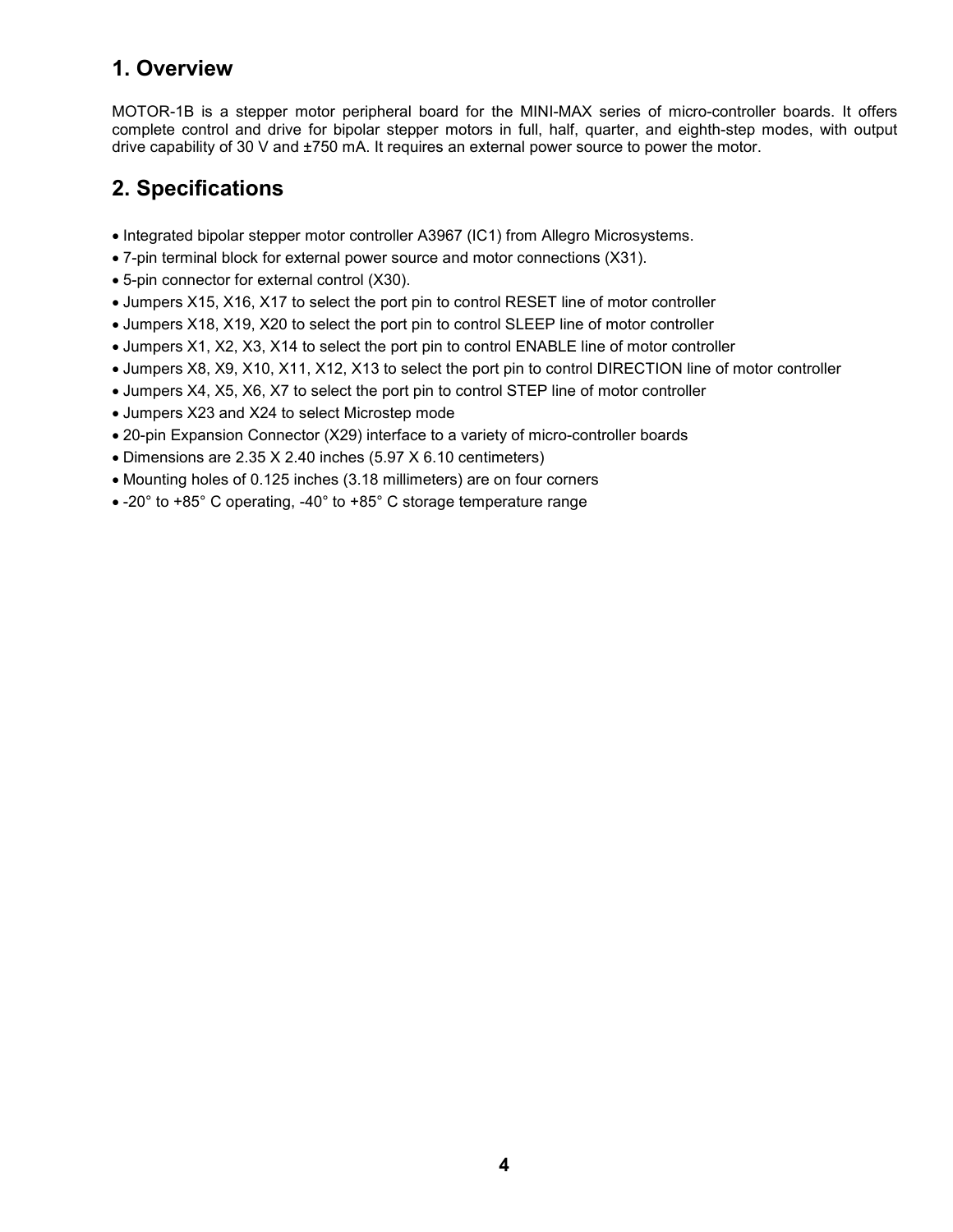## **3. Expansion Connector**

The 11 control pins and 5 Volt power supply pins are available on the 20-pin connector (X29) for interfacing to a variety of micro-controller boards. MOTOR-1B board can be connected to a host board either as a piggyback daughter-board using standoffs or can be placed away from the host board using a 20-wire ribbon cable (Part #: EXPCABLE-6). Table 1 shows the pin assignments for the expansion connector.

| <b>Signal</b>        | <b>Pin</b>        | Pin | <b>Signal</b>    |
|----------------------|-------------------|-----|------------------|
| Not Connected        | 20                | 19  | Not Connected    |
| P <sub>3.2</sub>     | 18                | 17  | P <sub>3.3</sub> |
| P <sub>3.4</sub>     | 16                | 15  | P3.5             |
| P <sub>3.6</sub>     | 14                | 13  | P3.7             |
| P <sub>1.0</sub>     | $12 \overline{ }$ | 11  | P <sub>1.1</sub> |
| P <sub>1.2</sub>     | 10                | 9   | P <sub>1.3</sub> |
| P <sub>1.4</sub>     | 8                 | 7   | Not Connected    |
| <b>Not Connected</b> | 6                 | 5   | Not Connected    |
| <b>Not Connected</b> | 4                 | 3   | <b>GND</b>       |
| <b>VCC (+5V)</b>     | 2                 | 1   | Not Connected    |

#### **Expansion Connector (X29)**

**Table 1**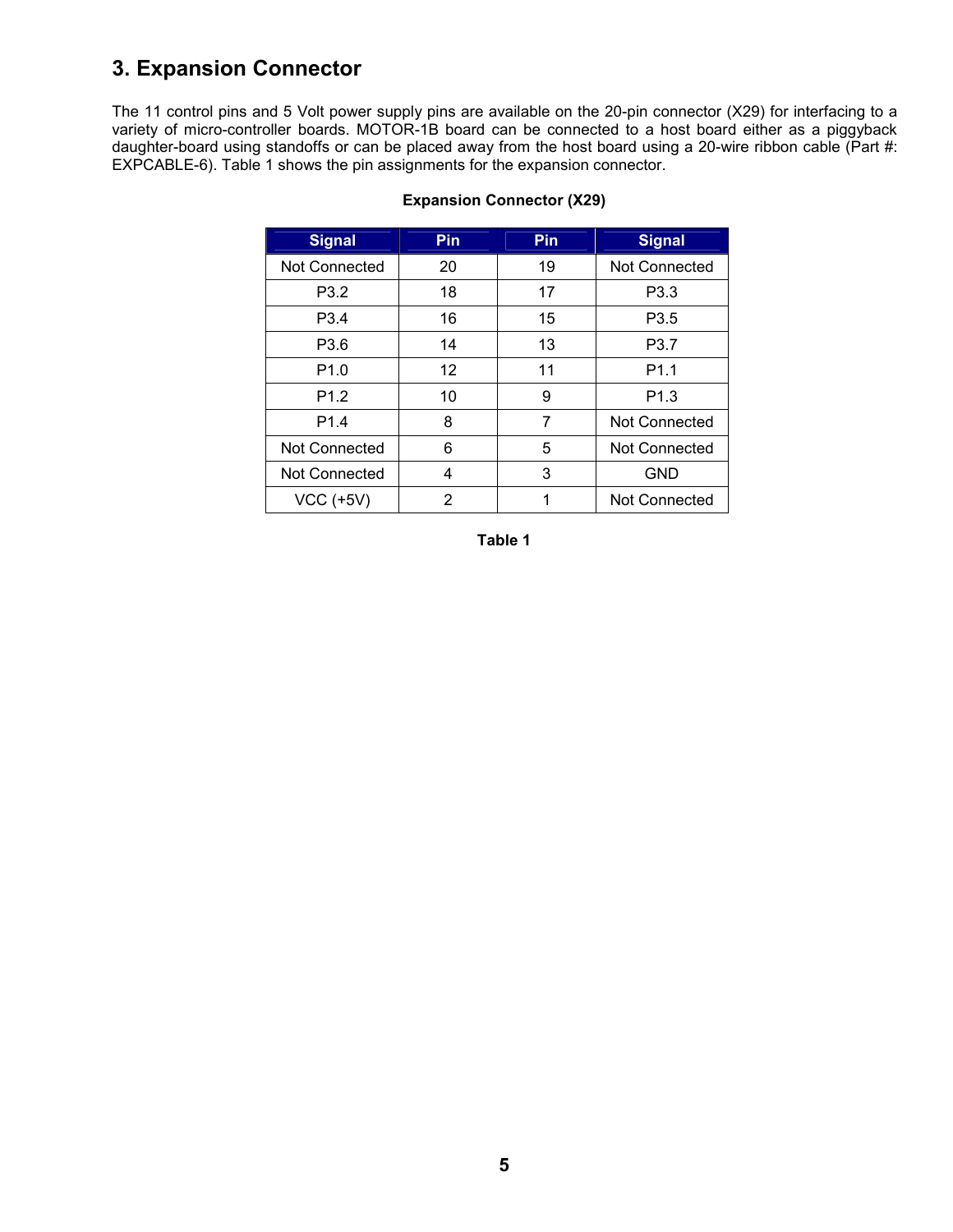## **4. Operating modes**

The RESET input (active low) sets the motor controller to a predefined home state and turns off all of the outputs. STEP inputs are ignored until the RESET input goes high.

A low-to-high transition on the STEP input sequences the motor controller and advances the motor by one step. The motor controller controls the direction of current flow in each winding. The size of the step is determined by the state of MS1 and MS2 input jumpers as shown in Table 2.

| MS <sub>1</sub> | MS <sub>2</sub> | <b>RESOLUTION</b>          |
|-----------------|-----------------|----------------------------|
| ΟN              | OΝ              | <b>FULL STEP (2 PHASE)</b> |
| <b>OFF</b>      | OΝ              | <b>HALF STEP</b>           |
| ΟN              | <b>OFF</b>      | <b>QUARTER STEP</b>        |
| <b>OFF</b>      | OFF             | <b>EIGHT STEP</b>          |

#### **MICROSTEP Select Jumpers: MS1(X24), MS2(X24)**

#### **Table 2**

The state of the DIRECTION input will determine of motor direction.

ENABLE input enables all outputs when logic low. When ENABLE input is logic high, the outputs are disabled. Inputs to the translator ( STEP, DIRECTION, MS1, MS2 ) are all active independent of the ENABLE input state. In the event of a fault (excessive motor controller temperature), motor controller outputs are disabled until the fault condition is removed. At power up, and in the event of low supply voltage, the under-voltage lockout (UVLO) circuit disables the drivers and resets the motor controller to home state.

SLEEP input is active low and is used to minimize power consumption when not in use. SLEEP input disables much of the internal circuitry including the outputs. A logic high on SLEEP input allows normal operation and start up of the device in the home position.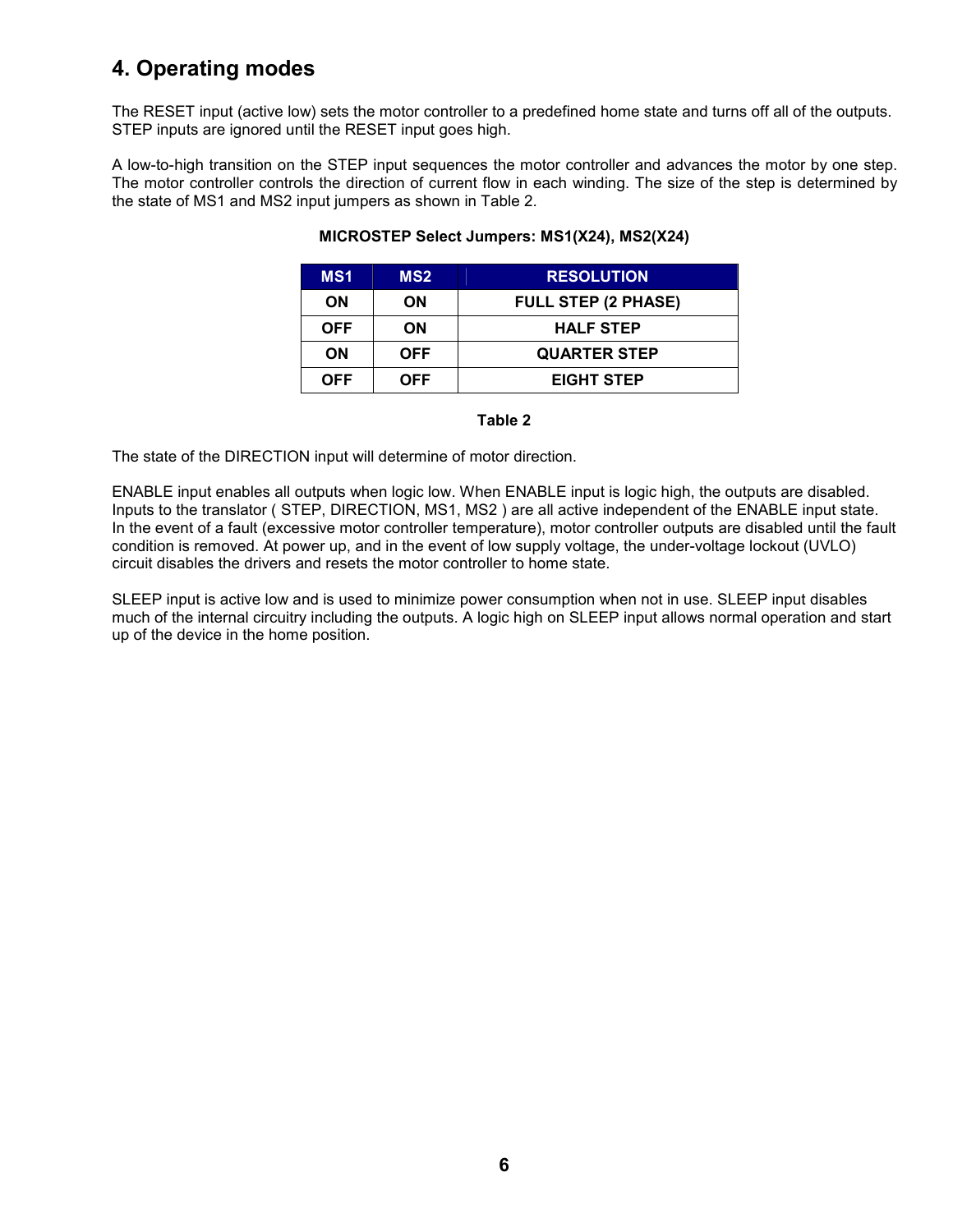## **5. Motor and external power supply connection**

External power supply to drive the motor should be connected to V+ and GND terminals of X31. It should have enough current capacity to drive the stepper motor.

Bipolar motor (four wires):



Figure 1 shows how to connect a stepper motor to the board



Figure 1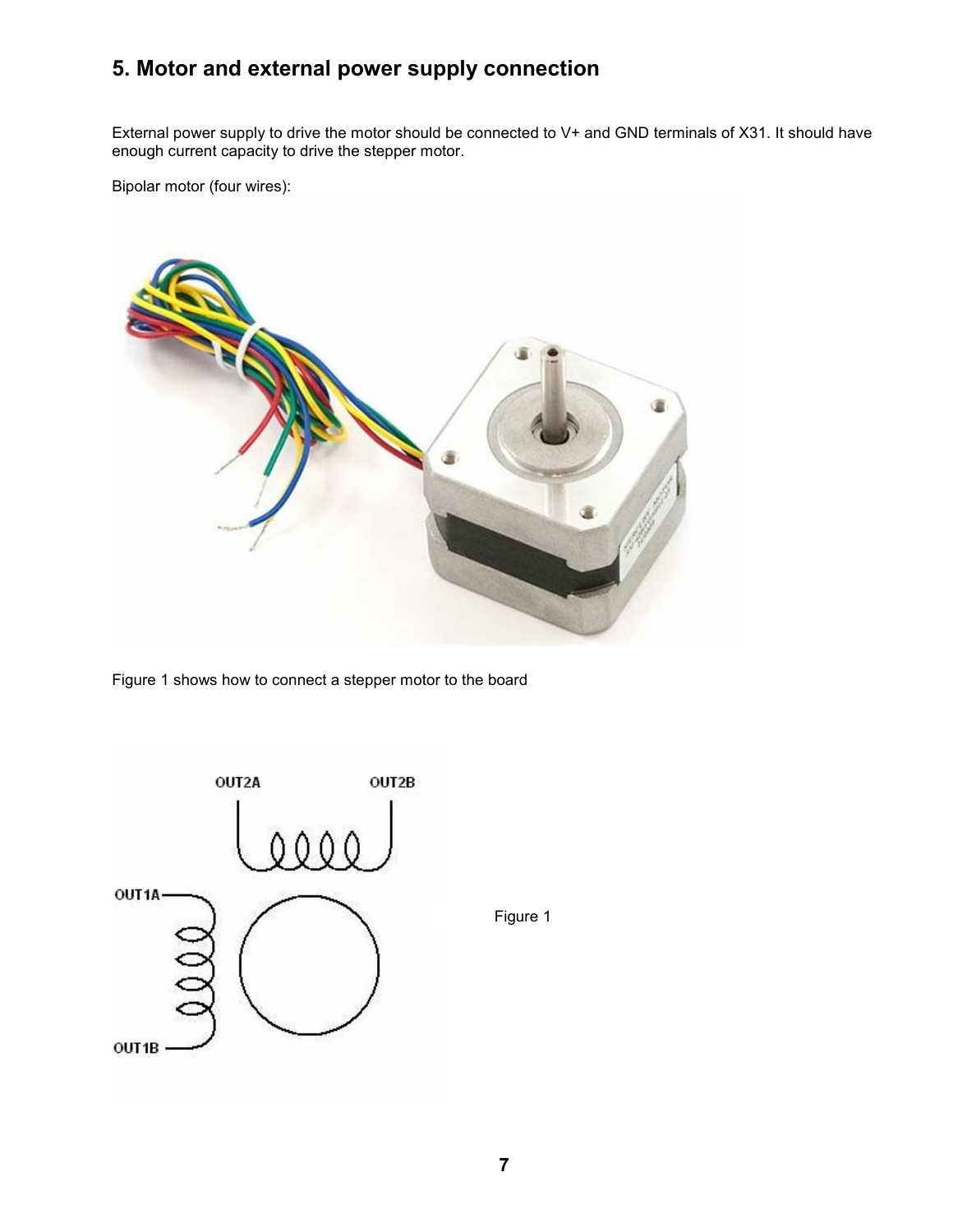Unipolar motor (six wires):



To use a six-wire motor, first identify the three wires that have continuity to each other and to center tap. The resistance from the center tap to one of the end wires is half of the resistance between the end of the wires.

Use only one end wire and one center tap of each winding. Figure 2 shows how to connect a stepper motor to the board using half winding:



Figure 2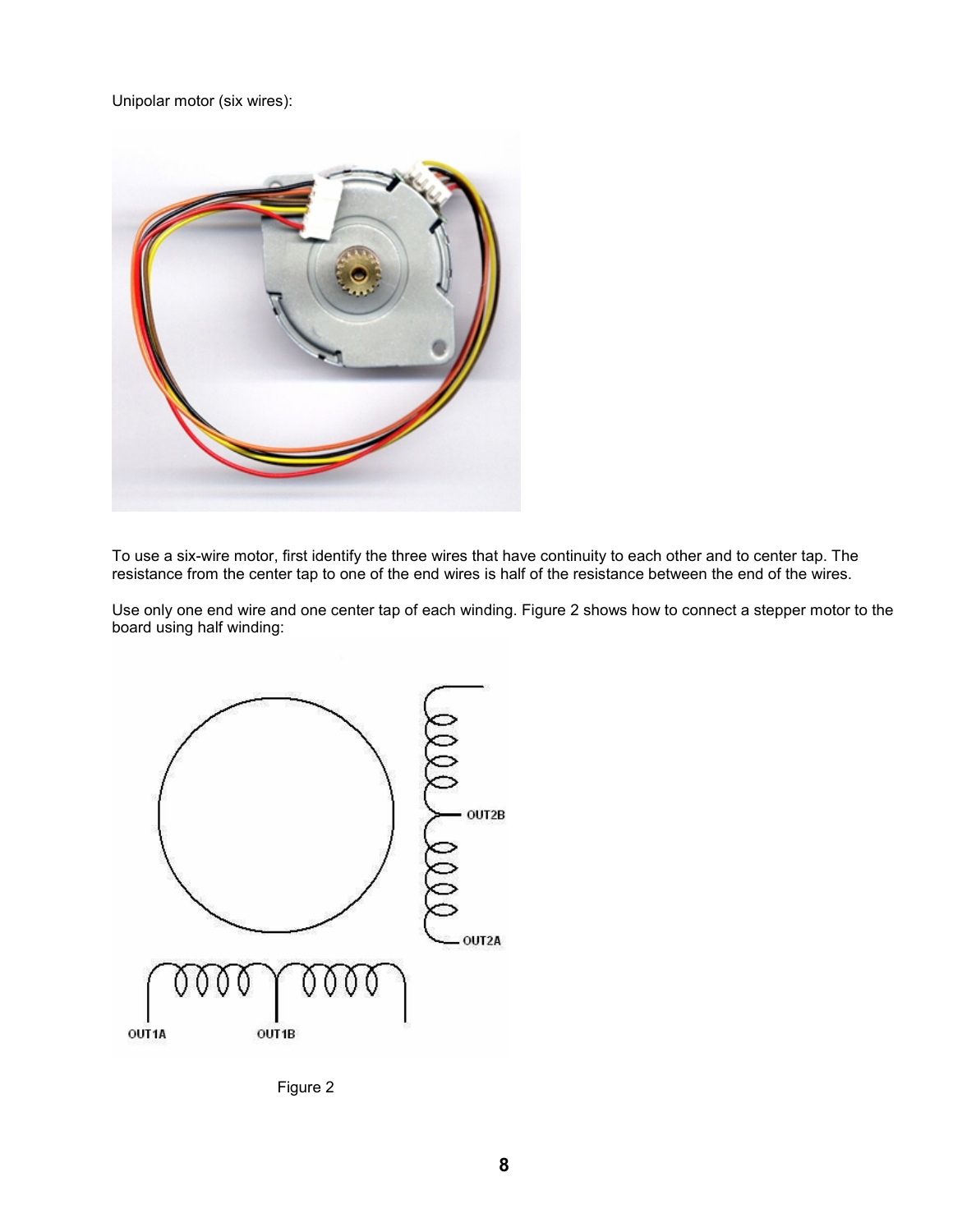Alternatively, you can use the full winding (ignore the center tap wires). This results in half the rated current, but the high speed torque is reduced because full winding has four times the inductance of half-winding configuration. Figure 3 shows how to connect a stepper motor to the board using full winding:



Figure 3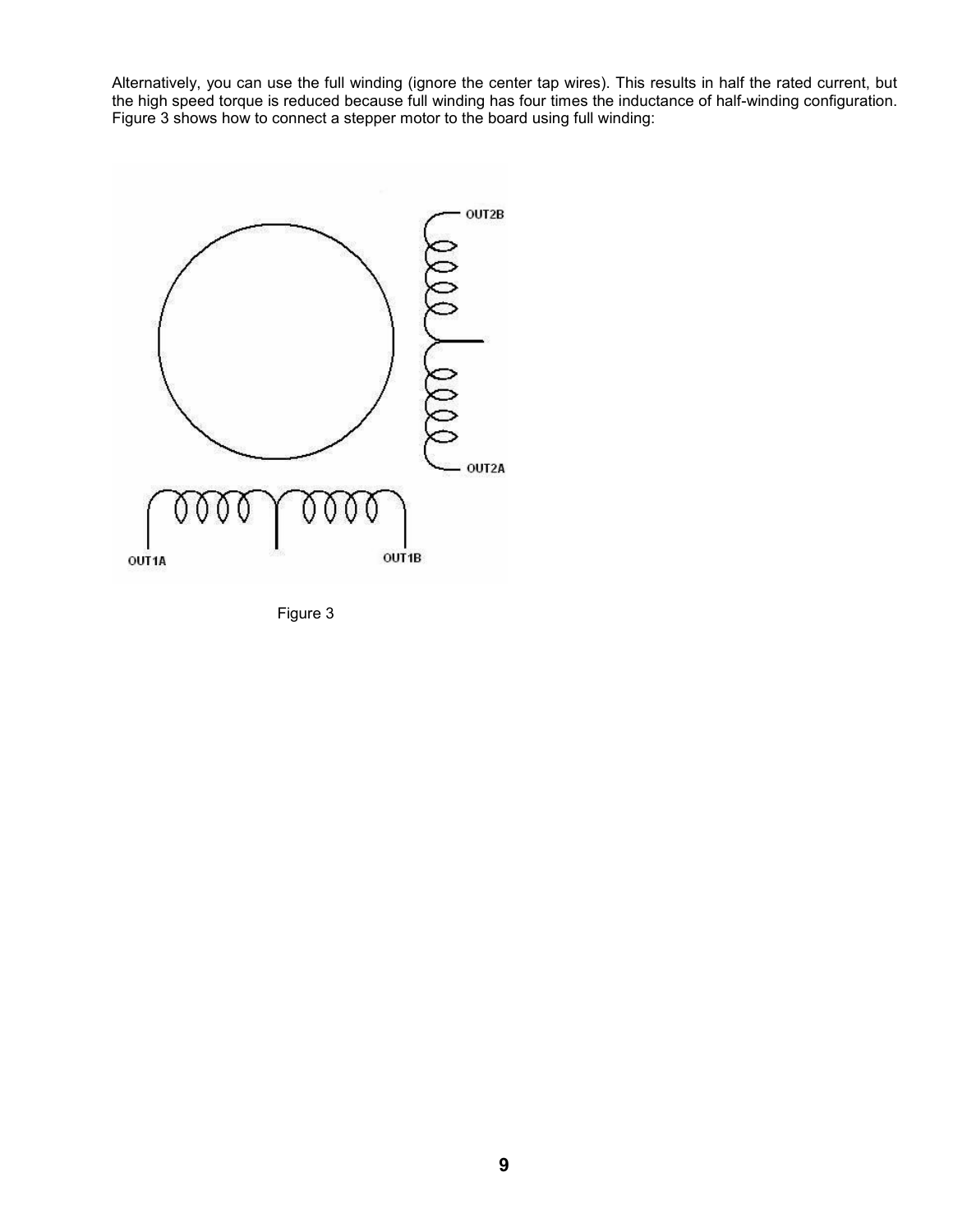## **6. Board Layout**

Figure 2 shows positions of major components, connectors and terminals on the MOTOR-1B board.



**Figure 2**